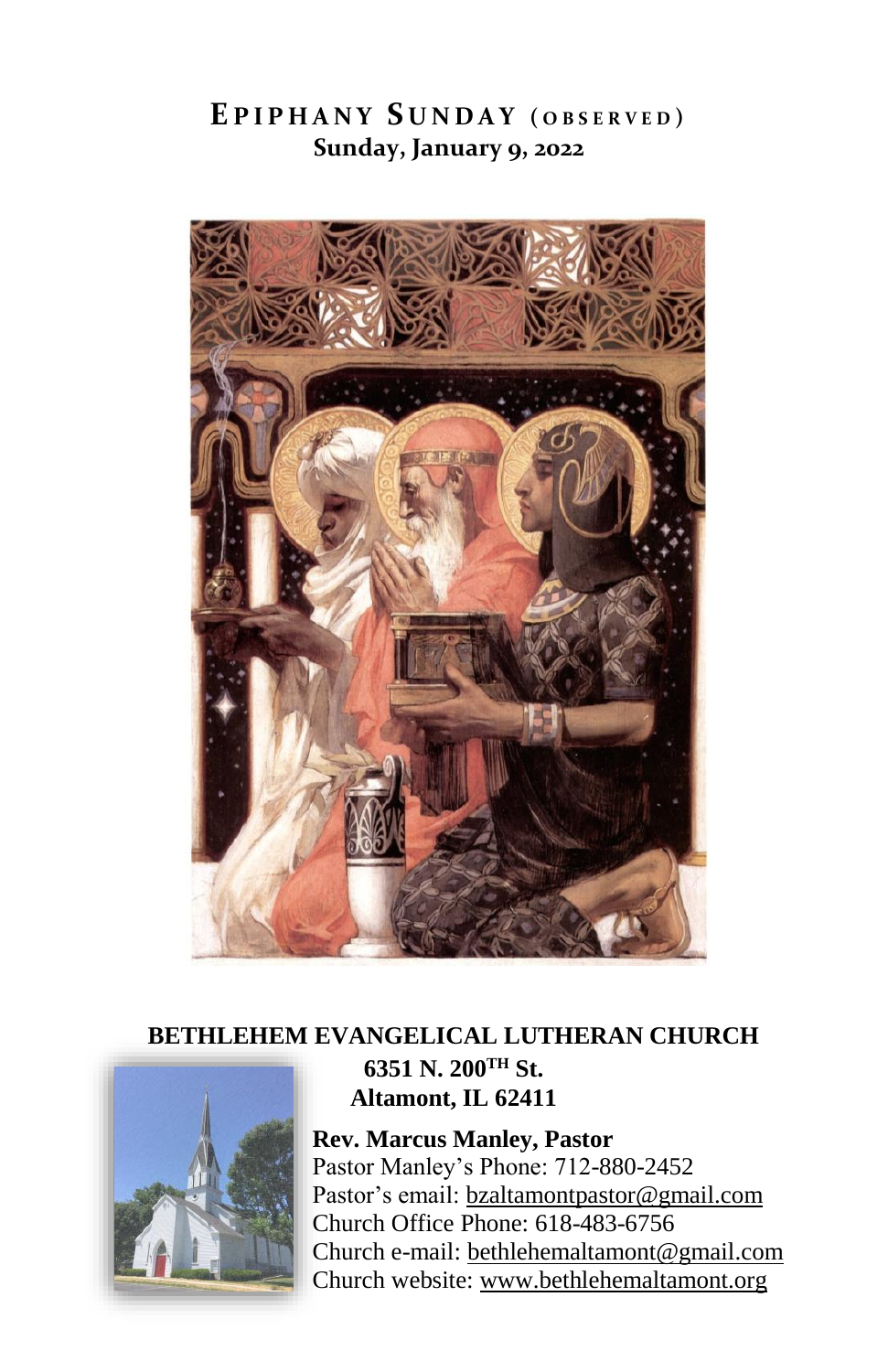

*Welcome to Bethlehem Evangelical Lutheran Church, we are happy you are here today. It is customary when you enter the church nave to observe silence for meditation during your silent prayer, the ringing of the bells, and the prelude, in order to prepare you for the beginning of the worship service.* 

*Thank you for joining us today and God's Blessings.*

**PRAYARANA ANDREWS PRICE RANA ANDREWS AND AND** 

*Prayer before worship: O God, by the leading of a star You made known Your onlybegotten Son to the Gentiles. Lead us, who know You by faith, to enjoy in heaven the fullness of Your divine presence; through the same Jesus Christ, our Lord, who lives and reigns with You and the Holy Spirit, one God, now and forever. Amen*

#### **In our prayers we remember:**

Those in need of healing & comfort: *Vanessa Adams, Ella and Kaly Benning, Jim Brasel, Linda Crain, Tiffany Dunaway, Bernice Graumenz, Zoe Hoehler, Tim Mueller, Luella Rubin, Nancy Schroeder, Alonzo Shoaf, Karen Stuemke, Steve Voelker, Gene Wharton, Gary Wendling, and Lilly Wright.*

Those celebrating **Birthdays**: (01/09-01/15) *01/09 – Allen Schultz; 01/10 – Lucy Kroening; 01/11 – Avery Jahraus; 01/12 – Dan Hites*

**Church News State State State State State State State State** 

Communion Note – diluted wine is available, please request prior to worship service.

#### **Adult Bible Study**

- What is Epiphany? The Day? The Season?
- What is a good Christian habit in Epiphany?
- What did the magi's worship consist of?

### **Trustee's Report:**

Offering collected for the Home Purpose General Fund on January 2: \$3,134 *(Our anticipated weekly amount needed is \$5,972.)*  Loose change in the offering plate has been designated for the LWML Mites. Church Window Project Fund total: \$13,987 (Total amount needed: \$55,000)

**Council Meeting** – January 19, 2022, 7:00 p.m. **Voters' Assembly Meeting** – January 23, 2022, 1:30 p.m.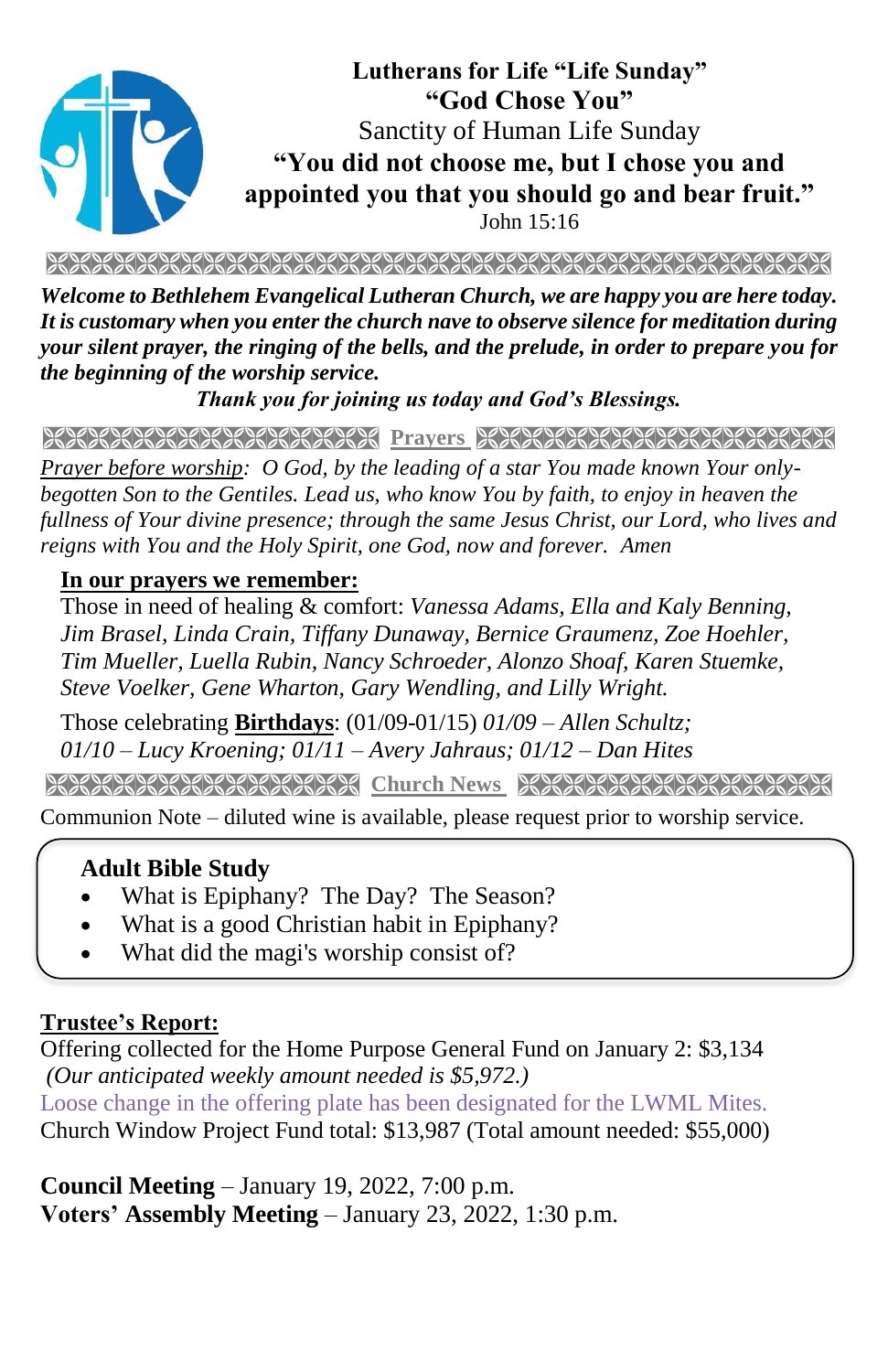# **Now Free RAMSEY+ for Members**

\$1,600

**FREE RAMSEY+**: The CEF of the CID is giving every member a free year subscription of Ramsey+. Go to our church website to access your free subscription: [bethlehemaltamont.org.](http://bethlehemaltamont.org/)

### **EXEXT District & Synod News, Regional Items & Acknowledgments XXXXX**

## **LWML -- On Your Mark! Get Set! Open Your Bibles!**

Many Christians have considered challenging themselves to read through the Bible in one year. Lutheran Women's Missionary League (LWML) is offering you that very opportunity! The Gospel Outreach Committee has created a monthly reading plan to guide you. Check out the [January Bible Reading Calendar.](https://r20.rs6.net/tn.jsp?f=001grXMV_dTyKVDI_TmPJ08k9Ercu7WQxH89Vtd9SvUt0seMWtLnPkz1d2r7apJU_zw7rRcuNUwhiP973mEwR4qgM3gG55INOoXrgBew43B2TSGhx0BvGPmKrg8ffkCt1xch2f_Zsme-eUp4KktRBOFtdR2_8hb1DIwwzPiFeWGpsugAPHt6Tfz66snS-tXi43KZvlCSdJ0brqe_w-F53ek4Gwfh_OaM66pSPQQiQBrE5uoJJ3JVpevLXhUugnPi7uwWypan0msinc2QVtR-XgLKA==&c=vF_l_RdpZvXZjzFoDAspPZmQMi0Zvx_Iutv7hOhfpaFl-XTQgu5QdQ==&ch=Ay42vZTrX9TSrjCiRFP2i8dD7hHejTKLRUdo6P1ASf5O3EjmH__RIw==) (available in the church narthex or online on the LWML website)

Open your Bible and "GO"! The Gospel Outreach Committee prays you are richly blessed as you spend time in God's Word each day.

**Tour France** with Pastor and Lisa Wright of Immanuel Lutheran Church in Altamont November 1-12, 2022. Visiting Nice, Monte Carlo, Lyon, the Loire Valley, Chateau Country, Mont St. Michel, Bayeux, Normandy, Rouen, and Paris. \$3,679 per person from Chicago (price includes airfare, motorcoach, quality lodging, most meals and \$520 taxes/airline surcharge). Brochures available. Contact Pastor Wright, [jimwright1961@gmail.com](mailto:jimwright1961@gmail.com) or call 217-994-1116 for a brochure with full details.



**KFUO Radio**, a media ministry extension of LCMS congregations, shares Christ for you anytime, anywhere on **KFUO.org** via worship services, Bible and theology studies, practical talk programs, and sacred music. You can find programs on demand at [kfuo.org](https://kfuo.us19.list-manage.com/track/click?u=54af661ed49340a315983cb13&id=ec737e015a&e=9b1acf72cf) and wherever you get your podcasts! Find us on

social: **@KFUOradio** on [Facebook,](https://kfuo.us19.list-manage.com/track/click?u=54af661ed49340a315983cb13&id=cc9cf25378&e=9b1acf72cf) [Twitter,](https://kfuo.us19.list-manage.com/track/click?u=54af661ed49340a315983cb13&id=d35b35d76d&e=9b1acf72cf) and [Instagram.](https://kfuo.us19.list-manage.com/track/click?u=54af661ed49340a315983cb13&id=2a456c0436&e=9b1acf72cf)

**CHRIST FOR YOU this week on KFUO.org:** Study the Gospel of Luke chapters 1- 2 on Sharper Iron (weekdays at 8:00 a.m. CT), continue in the Gospel of Matthew chapters 8-9 on Thy Strong Word (weekdays at 11:00 a.m. CT), and hear practical application of our Lutheran Confessions on Concord Matters (Saturday at 10:00 a.m. CT). Listen live or on demand at kfuo.org and the KFUO Radio app!

MORE TOPICS, MORE GUESTS, MORE JESUS… **Issues, Etc.** is a radio talk show and podcast produced by Lutheran Public Radio in Collinsville, IL and hosted by LCMS Pastor Todd Wilken. This week's topics include: The Persecution of Christians in India, The Introit, What Can We Learn from "The Benedict Option"?, Jesus Healing Ten Lepers and more. You can listen on-demand at [issuesetc.org,](https://r20.rs6.net/tn.jsp?f=001rD9V-6x3LRUoazNTTyGR0qMwk0bPy7COwmrW34WK1ZlhlX8Aub4WLYvzOSIwXQ893iFBDdoDBykdIuqMCt3qRIBSs0-50PCqzN4kNLZ7814mDE0E8xNsONBmR6tfc-KUKsVMkrklKkpc4m4kbrBfsw==&c=s92S4LephKNzhVT23pWDPKd2nYrOU7GDCPQ4GNRUve_BvzBG8MYmRQ==&ch=iBGZILhDXt7jZAM-T3PHzdtVqL45gmTyCaAfRumaQrFVDPC0JJWtXg==) the LPR mobile app and your favorite podcast provider.